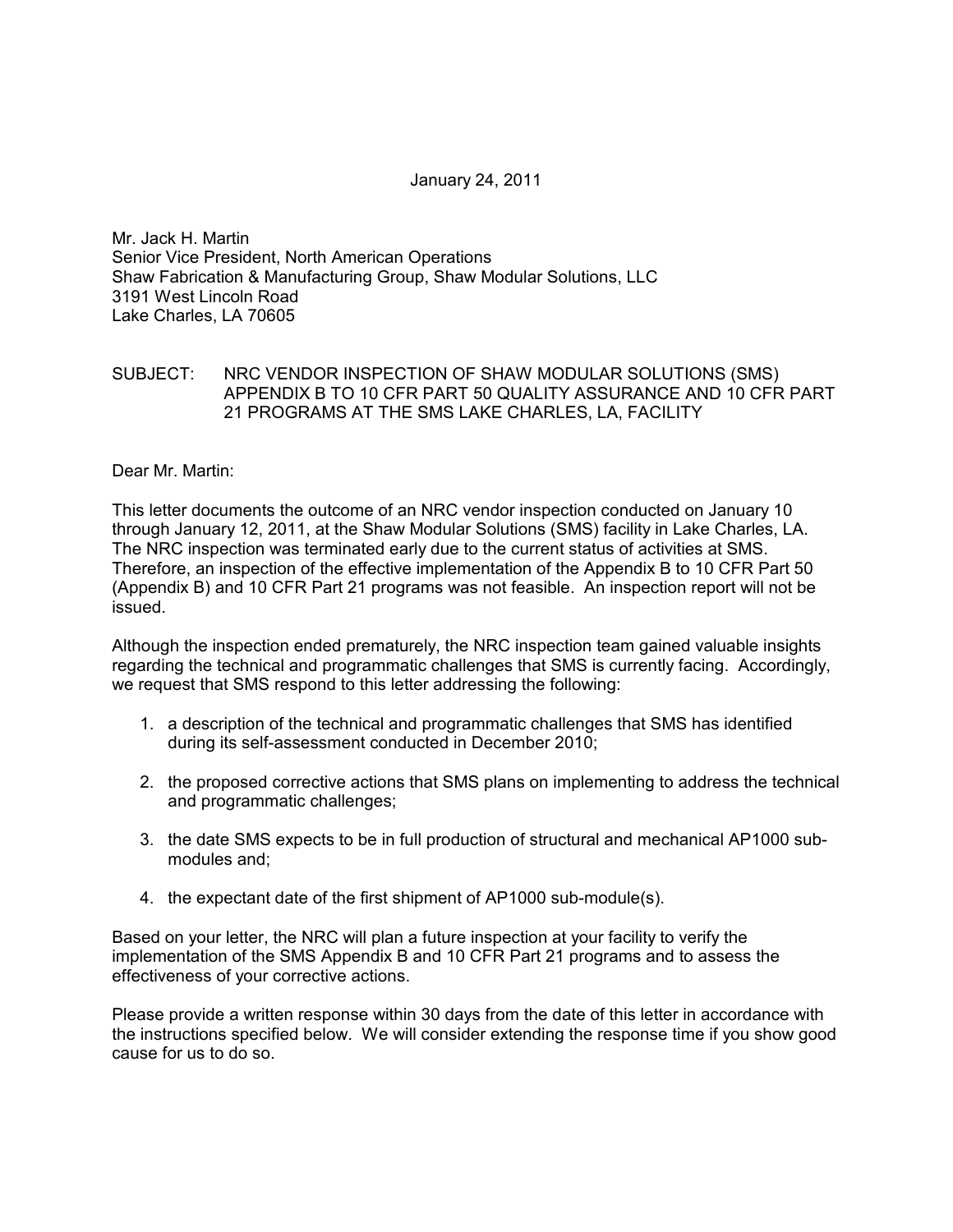# $J.$  Martin  $-2$  -

In accordance with 10 CFR 2.390 of the NRC's "Rules of Practice," a copy of this letter and your response will be made available electronically for public inspection in the NRC Public Document Room or from the NRC's document system (ADAMS), accessible at http://www.nrc.gov/readingrm/adams.html. To the extent possible, your response, (if applicable), should not include any personal privacy, proprietary, or safeguards information so that it can be made available to the Public without redaction. If personal privacy or proprietary information is necessary to provide an acceptable response, then please provide a bracketed copy of your response that identifies the information that should be protected and a redacted copy of your response that deletes such information. If you request that such material is withheld from public disclosure, you must specifically identify the portions of your response that you seek to have withheld and provide in detail the bases for your claim (e.g., explain why the disclosure of information will create an unwarranted invasion of personal privacy or provide the information required by 10 CFR 2.390(b) to support a request for withholding confidential commercial or financial information). If Safeguards Information is necessary to provide an acceptable response, please provide the level of protection described in 10 CFR 73.21.

Sincerely,  */RA/* 

> Juan D. Peralta, Chief Quality and Vendor Branch 1 Division of Construction Inspection and Operational Programs Office of New Reactors

Docket No. 99901401